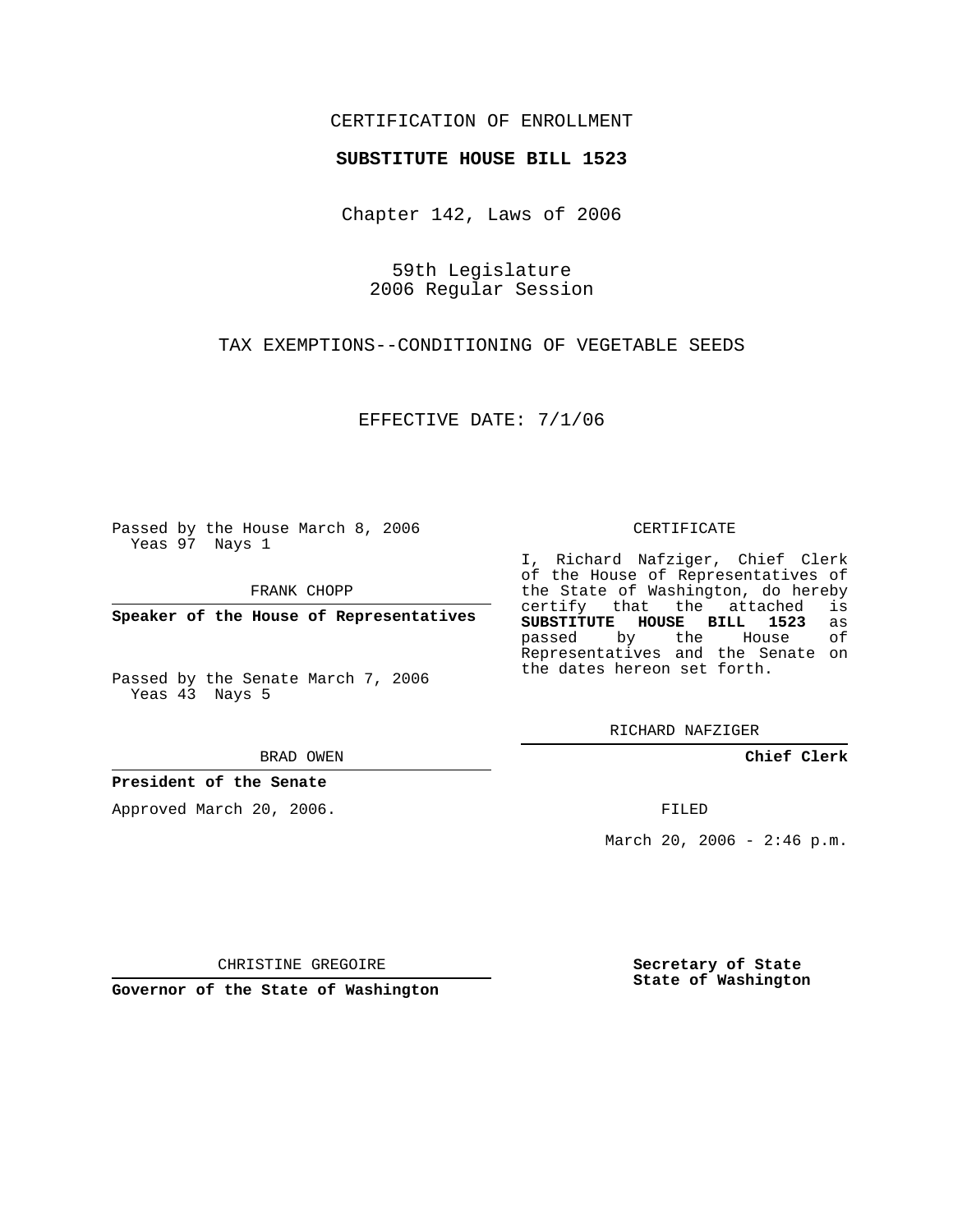# **SUBSTITUTE HOUSE BILL 1523** \_\_\_\_\_\_\_\_\_\_\_\_\_\_\_\_\_\_\_\_\_\_\_\_\_\_\_\_\_\_\_\_\_\_\_\_\_\_\_\_\_\_\_\_\_

\_\_\_\_\_\_\_\_\_\_\_\_\_\_\_\_\_\_\_\_\_\_\_\_\_\_\_\_\_\_\_\_\_\_\_\_\_\_\_\_\_\_\_\_\_

### AS AMENDED BY THE SENATE

Passed Legislature - 2006 Regular Session

### **State of Washington 59th Legislature 2006 Regular Session**

**By** House Committee on Finance (originally sponsored by Representatives Quall, Morris, Pettigrew, Kilmer, Talcott, Pearson, Linville and Kristiansen)

READ FIRST TIME 02/09/06.

 AN ACT Relating to extending a sales and use tax exemption to the construction of facilities to be used for the conditioning of vegetable seeds; amending RCW 82.60.020; and providing an effective date.

BE IT ENACTED BY THE LEGISLATURE OF THE STATE OF WASHINGTON:

 **Sec. 1.** RCW 82.60.020 and 2004 c 25 s 3 are each amended to read as follows:

 Unless the context clearly requires otherwise, the definitions in this section apply throughout this chapter.

 (1) "Applicant" means a person applying for a tax deferral under this chapter.

(2) "Department" means the department of revenue.

 (3) "Eligible area" means a rural county as defined in RCW 82.14.370.

 (4)(a) "Eligible investment project" means an investment project in an eligible area as defined in subsection (3) of this section.

 (b) The lessor or owner of a qualified building is not eligible for a deferral unless:

 (i) The underlying ownership of the buildings, machinery, and equipment vests exclusively in the same person; or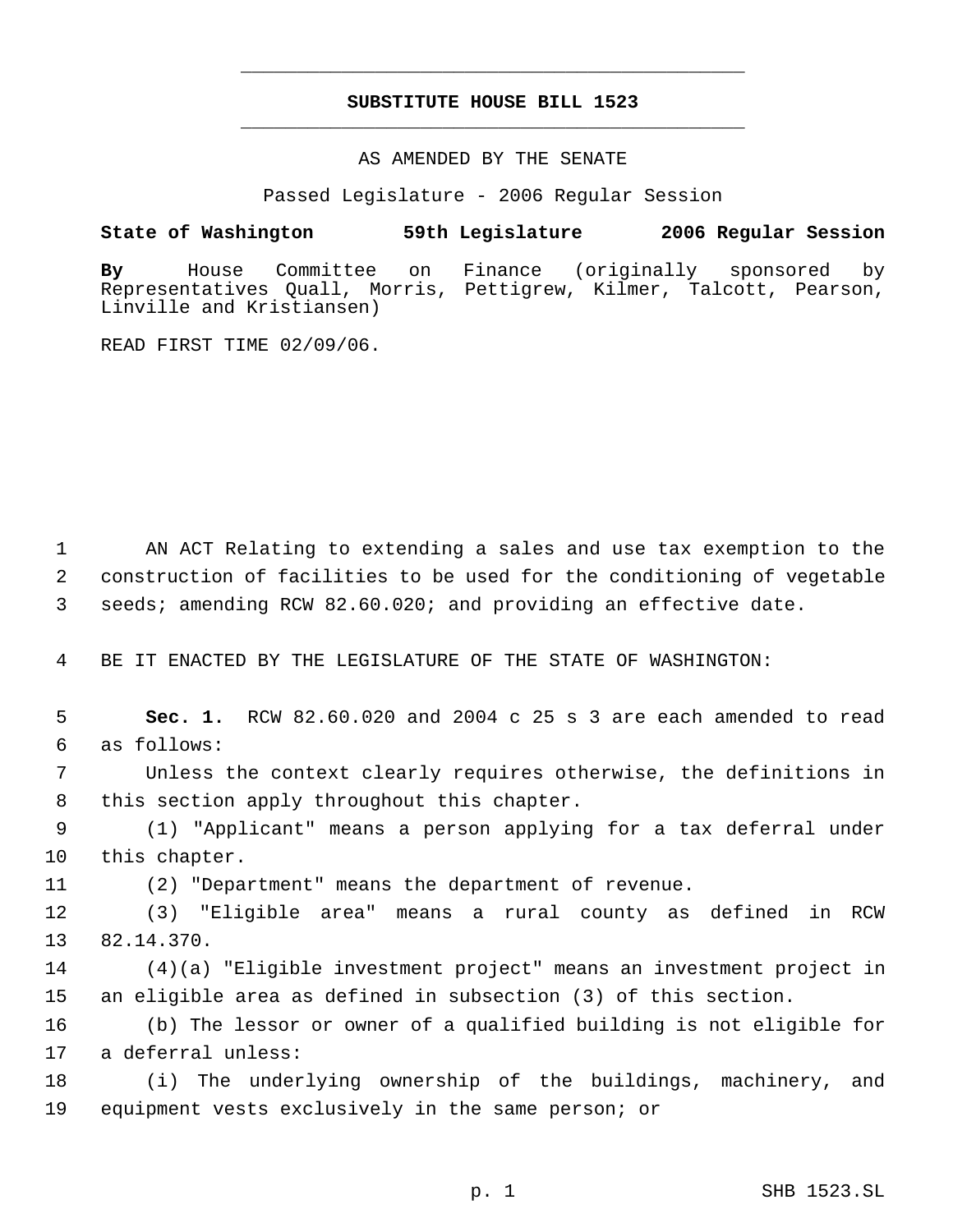(ii)(A) The lessor by written contract agrees to pass the economic benefit of the deferral to the lessee;

 (B) The lessee that receives the economic benefit of the deferral agrees in writing with the department to complete the annual survey required under RCW 82.60.070; and

 (C) The economic benefit of the deferral passed to the lessee is no less than the amount of tax deferred by the lessor and is evidenced by written documentation of any type of payment, credit, or other financial arrangement between the lessor or owner of the qualified building and the lessee.

 (c) "Eligible investment project" does not include any portion of an investment project undertaken by a light and power business as defined in RCW 82.16.010(5), other than that portion of a cogeneration project that is used to generate power for consumption within the manufacturing site of which the cogeneration project is an integral part, or investment projects which have already received deferrals under this chapter.

 (5) "Investment project" means an investment in qualified buildings or qualified machinery and equipment, including labor and services rendered in the planning, installation, and construction of the project.

 (6) "Manufacturing" means the same as defined in RCW 82.04.120. "Manufacturing" also includes computer programming, the production of 24 computer software, and other computer-related services, ((and)) the activities performed by research and development laboratories and commercial testing laboratories, and the conditioning of vegetable seeds.

(7) "Person" has the meaning given in RCW 82.04.030.

 (8) "Qualified buildings" means construction of new structures, and expansion or renovation of existing structures for the purpose of increasing floor space or production capacity used for manufacturing and research and development activities, including plant offices and warehouses or other facilities for the storage of raw material or finished goods if such facilities are an essential or an integral part of a factory, mill, plant, or laboratory used for manufacturing or research and development. If a building is used partly for manufacturing or research and development and partly for other